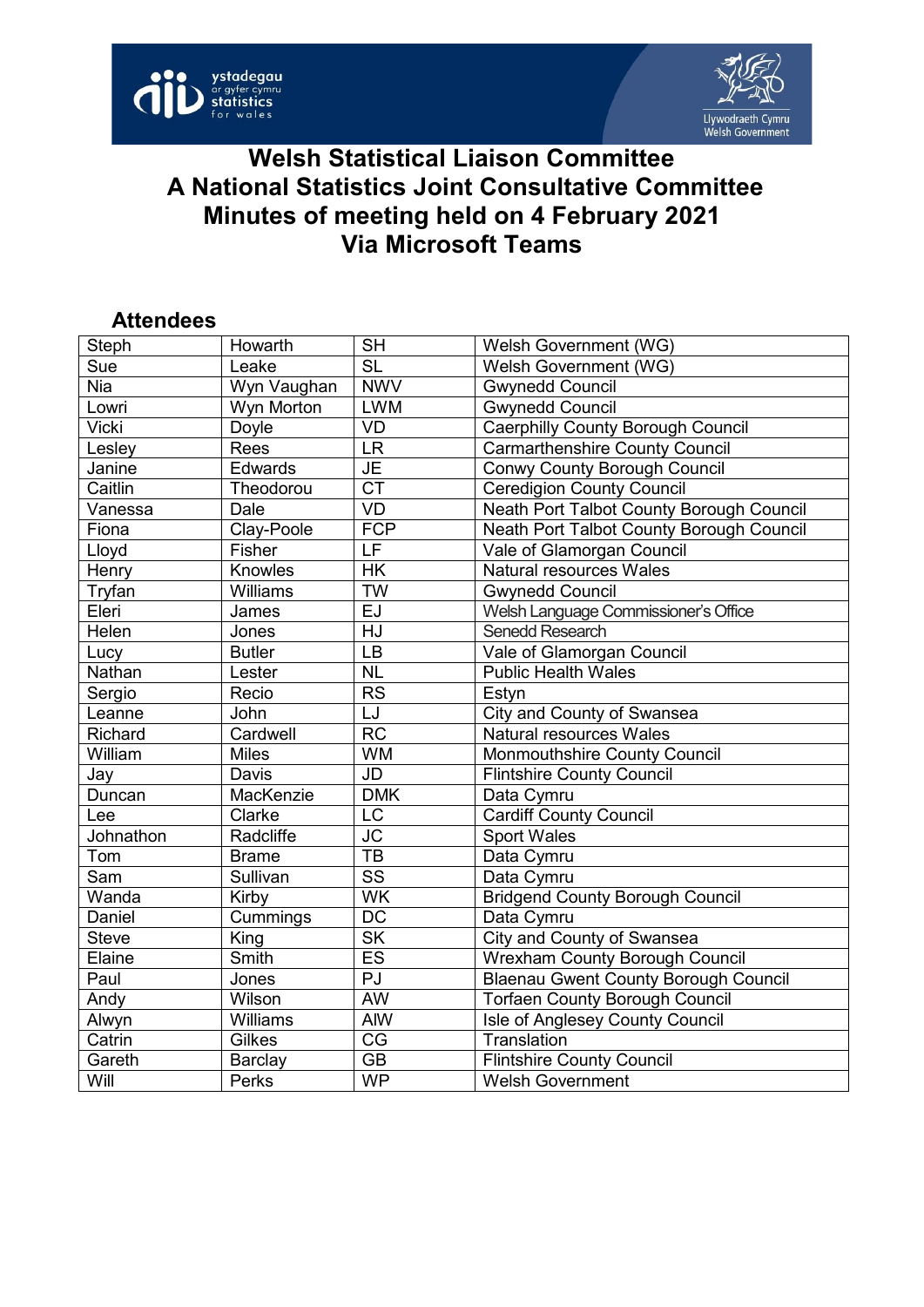## **Speakers**

| <b>Neil</b> | <sup>-</sup> ownsend | $N^{T}$   | <b>Office for National Statistics</b> |
|-------------|----------------------|-----------|---------------------------------------|
| Andy        | O'Rourke             | AOR       | Welsh Government                      |
| Rachel      | Punton               | <b>RP</b> | Welsh Government                      |
| Rachel      | Dolman               | <b>RD</b> | Welsh Government                      |

## **Apologies**

| Geraint       | Morgan                   | <b>Powys County Council</b>                |
|---------------|--------------------------|--------------------------------------------|
| Karen         | Hawkes                   | Denbighshire County Council                |
| Shaun         | <b>Davies</b>            | Neath Port Talbot County Borough Council   |
| Matthew       | Scanlon                  | <b>Brecon Beacons National Park</b>        |
| Eifion        | Rees                     | Mid and West Wales fire and rescue service |
| Karen         | Armstrong                | <b>Flintshire County council</b>           |
| Kate          | Jones                    | HM Prison & Probation service              |
| <b>Steven</b> | Marshall                 | <b>Welsh Government</b>                    |
| <b>Nia</b>    | Jones                    | <b>Welsh Government</b>                    |
| Phillip       | <b>Barlow</b>            | Pembrokeshire Coast National Park          |
| Sioned        | <b>Cardew Richardson</b> | Estyn                                      |
| Sharon        | Davies                   | Welsh local Government Association         |
| Anna          | <b>Nicholl</b>           | <b>Wales Council for Voluntary Action</b>  |
| Andrew        | <b>Stephens</b>          | Data Cymru                                 |

| 1. | Welcome, Introduction and Apologies                                                                                                                                                                                                                                                                                                                                                                                                                                                                                                    |                                                                                                   |
|----|----------------------------------------------------------------------------------------------------------------------------------------------------------------------------------------------------------------------------------------------------------------------------------------------------------------------------------------------------------------------------------------------------------------------------------------------------------------------------------------------------------------------------------------|---------------------------------------------------------------------------------------------------|
|    | SL started meeting explaining that SH may be a few minutes late,<br>explained that the meeting had simultaneous Welsh translation and how to<br>dial in. Said Meeting papers should have been sent around and any issues<br>accessing them they can be resent.                                                                                                                                                                                                                                                                         |                                                                                                   |
| 2. | Note of last meeting and update on action points                                                                                                                                                                                                                                                                                                                                                                                                                                                                                       |                                                                                                   |
|    | Wellbeing assessments needs to be a standing item for the time being (JE)<br>Data Cymru welcomed feedback on their migration portal<br>Request for feedback remains open.<br>SH joined and went through the actions from last meeting and concluded<br>that they had been completed                                                                                                                                                                                                                                                    | <b>Action:</b><br>Secretariat to add<br>Well-being<br>assessments as a<br>standing agenda<br>item |
| 3. | Review of information papers                                                                                                                                                                                                                                                                                                                                                                                                                                                                                                           |                                                                                                   |
|    | Statistics Wales quarterly update:<br>SL drew attention to a few things on the update:<br>- publications around schools and education, including a weekly<br>publication on school attendance using management information with the<br>emphasis on the fact that it is low burden for schools.<br>- The Welsh Government is thinking about the timing of the school census,<br>considering the school closures in January.<br>- the new monthly release of management information on homelessness<br>accommodation and rough sleeping. | <b>Action: SL to</b><br>keep members<br>updated on<br>decisions about<br>the school<br>census     |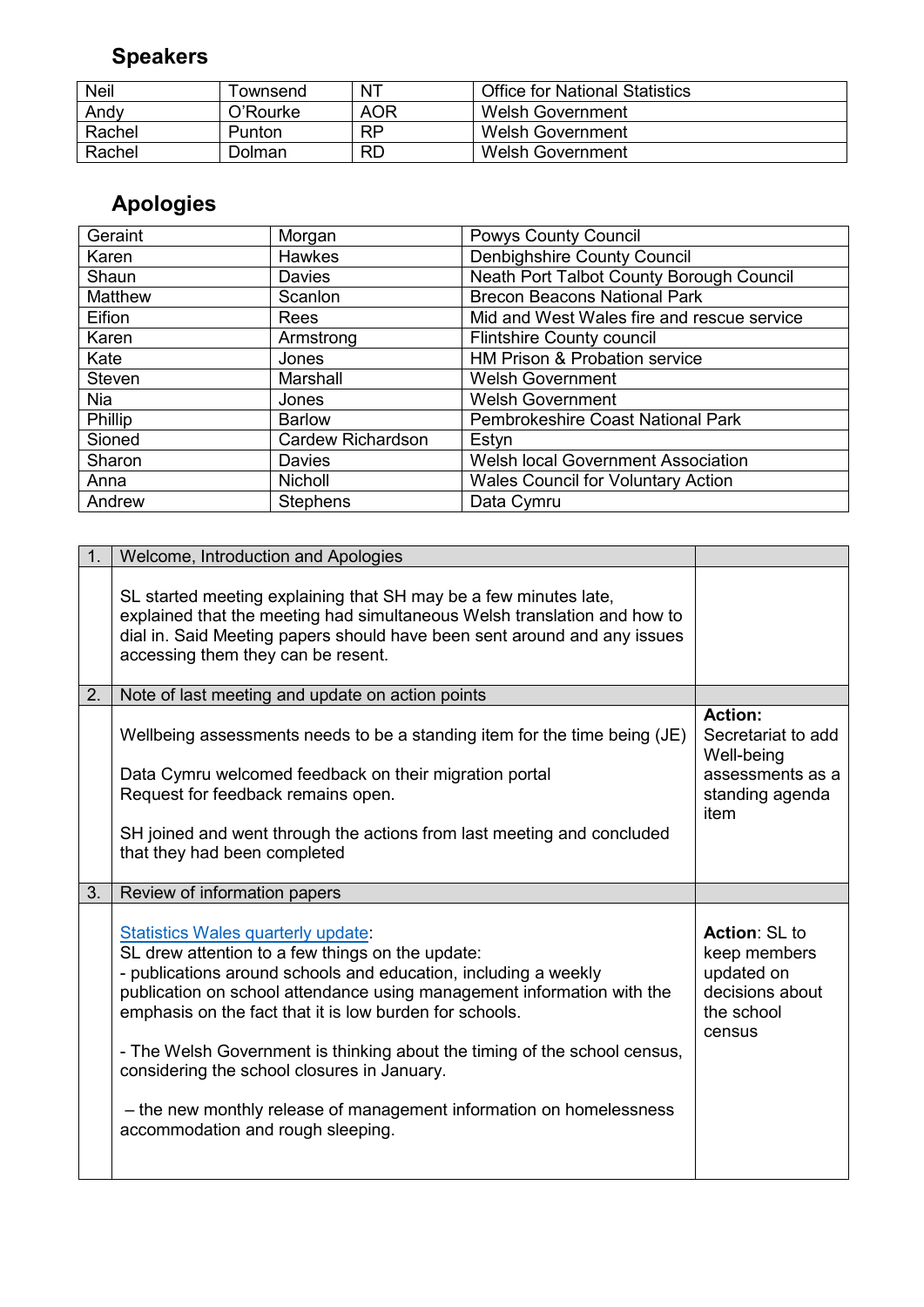|    | - Provisional data about affordable housing 2019/20 available but a fuller<br>release timetabled for a months' time.                                                                                                                                                                                                                                                                                                          |                                                                                             |
|----|-------------------------------------------------------------------------------------------------------------------------------------------------------------------------------------------------------------------------------------------------------------------------------------------------------------------------------------------------------------------------------------------------------------------------------|---------------------------------------------------------------------------------------------|
|    | - Health and social services data- collections delayed but now processing<br>individual level looked after children data.                                                                                                                                                                                                                                                                                                     |                                                                                             |
|    | - new WIMD (Welsh index of Multiple Deprivation) analysis of protected<br>characteristics, whilst noting that the indicator data will not be being<br>updated this year                                                                                                                                                                                                                                                       |                                                                                             |
|    | DM mentioned the need for training in use of WIMD data as it could be<br>useful to embed as part of the assessment process for PSB's.                                                                                                                                                                                                                                                                                         |                                                                                             |
|    | Demography update<br>National park projections to be published in March 2021 following the<br>agreement of methodology                                                                                                                                                                                                                                                                                                        |                                                                                             |
|    | Data Cymru update:<br>SS mentioned that they are in process of creating dashboard for COVID 19<br>data including incidence, mortality, and incidence over time.                                                                                                                                                                                                                                                               |                                                                                             |
|    | SS also mentioned that they are running training in April on focus groups<br>and survey design                                                                                                                                                                                                                                                                                                                                | <b>Action: anybody</b><br>wanting to be<br>involved in Data                                 |
|    | Local authority service data update- social media feeds LA websites<br>Availably of key local authority services                                                                                                                                                                                                                                                                                                              | Cymru's<br>development of<br>the Covid                                                      |
|    | SS reiterated that CACI has offered data tools free of charge to public<br>bodies for use with COVID data                                                                                                                                                                                                                                                                                                                     | Dashboard or<br>the training to                                                             |
|    | DC spoke about his work on labour market intelligence, economic support<br>and looking at skills and employability. Working with local authorities on<br>specific tasks e.g. employment recovery plans. Using stats info to work out<br>what jobs hospitality workers can go into<br>Job posting reports by local authorities by occupations – in April the only<br>jobs increasing were nurses, hospital porters and clergy. | contact SS<br><b>Action: If</b><br>interested with<br>these CACI data<br>tools contact Data |
|    | DC also spoke about Open Data Wales. A HUB to share open data<br>between public bodies, and they are beta testing with several local<br>authorities in March.                                                                                                                                                                                                                                                                 | Cymru or CACI<br>direct                                                                     |
|    | SH asked about the public sector equality duty in the context of the open<br>data hub. DC commented that this topic had also been raised by local<br>authorities themselves as a potential use of the hub.                                                                                                                                                                                                                    |                                                                                             |
| 4. | Future trend report update                                                                                                                                                                                                                                                                                                                                                                                                    |                                                                                             |
|    | RP who works in the Welsh Government Sustainable futures policy team,<br>gave a presentation on the current work going into this.                                                                                                                                                                                                                                                                                             |                                                                                             |
|    | The main focus of the discussion was on how they are building on the<br>2017 Future Trends report in three main areas, awareness and<br>accessibility, use and application and data and content making sure it was<br>relevant and appropriate.                                                                                                                                                                               |                                                                                             |
|    | RP mentioned that they have been working with PSBs and sustainable<br>development coordinators discussing what would make this report more<br>useful. One of the conclusions was that many PSB were not successfully                                                                                                                                                                                                          |                                                                                             |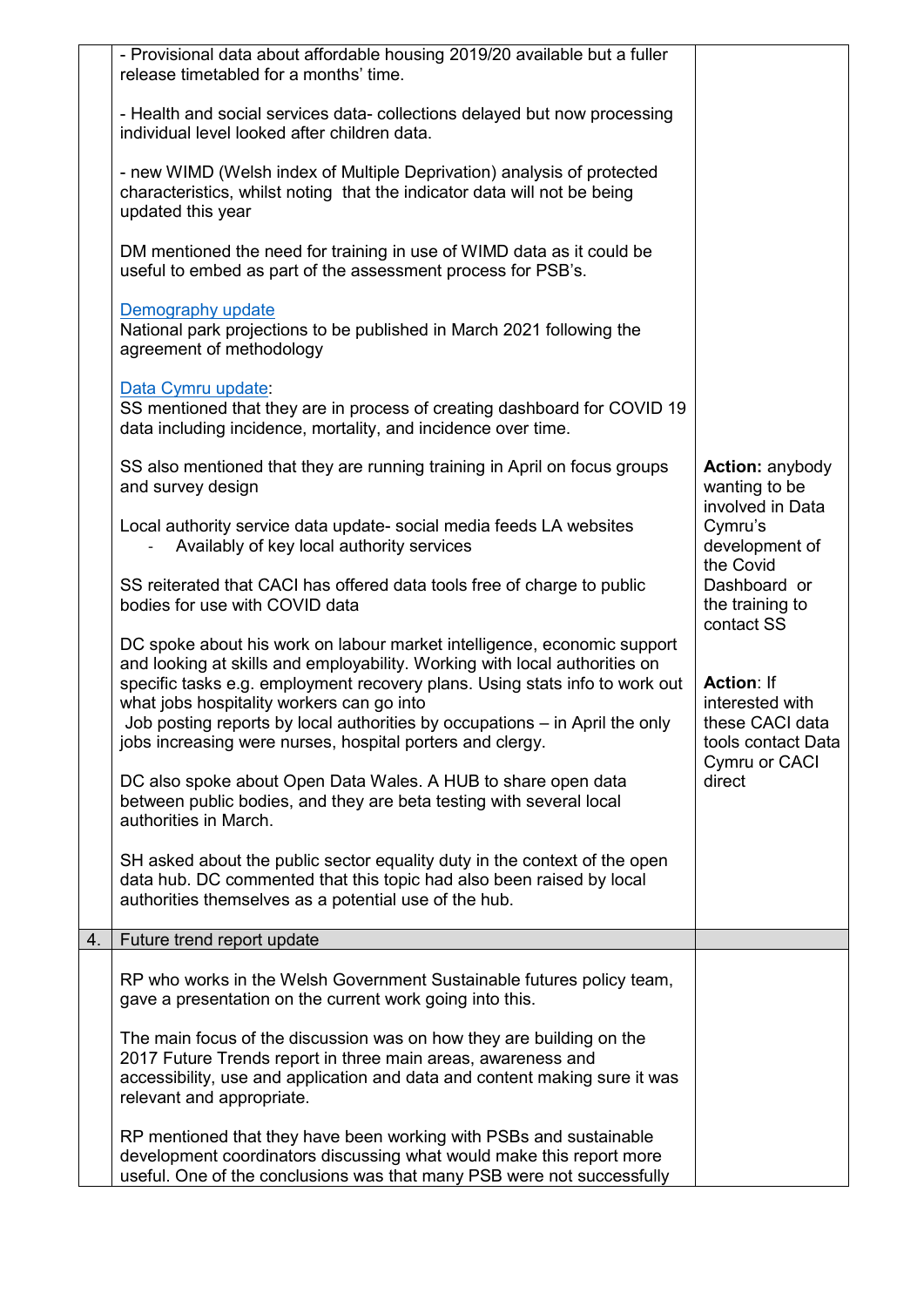|    | using it as a resource and so team are looking to do engagement,<br>seminars and workshops to help with this.                                                                                                                                                                                                                                                                                                                                                  | <b>Action: RP to</b>                                                                       |
|----|----------------------------------------------------------------------------------------------------------------------------------------------------------------------------------------------------------------------------------------------------------------------------------------------------------------------------------------------------------------------------------------------------------------------------------------------------------------|--------------------------------------------------------------------------------------------|
|    | RP also put a focus on how the Report should be produced collaboratively.<br>First draft should be available for PSBs in July 2021 to get an idea of<br>themes.                                                                                                                                                                                                                                                                                                | share information<br>on who they are<br>engaging with on<br><b>Future Trends</b><br>Report |
|    | JE commented that the report was published too late last time to be useful<br>and the full report in Spring 2022 will also likely be too late. Would prefer<br>early sight or approximate guidance now rather than something polished in<br>three months' time.                                                                                                                                                                                                |                                                                                            |
|    | JE also mentioned the difficulty of knowing whether things that are<br>changed by COVID and Brexit are existing trends that have been<br>accelerated or are blips. RP commented that the report aims to offer<br>advice on this.                                                                                                                                                                                                                               |                                                                                            |
|    | JE brought up the fact that she thought it would be beneficial to speak to<br>land use planners as they are required to plan more than five years ahead.                                                                                                                                                                                                                                                                                                       |                                                                                            |
|    | VD mentioned that not everyone is aware of who is being engaged with<br>elsewhere/ at a higher level, but people involved in the WSLC may need to<br>know that info too.                                                                                                                                                                                                                                                                                       | <b>Action: Kevin</b><br>Griffiths (WG) to                                                  |
|    | LM questioned whether they could share the draft future trends report<br>between groups whilst it's being created.                                                                                                                                                                                                                                                                                                                                             | share a written<br>update on local<br>wellbeing                                            |
|    | DMK suggested that some guidance was being put together centrally in<br>Welsh Government by Kevin Griffith's team in support of local authorities,<br>along with some workshops and advice for the assessment process.                                                                                                                                                                                                                                         | assessments in<br>the absence of an<br>agenda item                                         |
| 5. | National indicators – summary of latest position and plans for any changes<br>to national indicators                                                                                                                                                                                                                                                                                                                                                           |                                                                                            |
|    | AOR gave an update on the annual Wellbeing of Wales report and<br>developments with the National Indicators. He indicated that the report was<br>shorter this year as a result of resources being diverted to support the<br>pandemic response. The report is a summary report for the 2019-20<br>financial year. AOR also mentioned that some the data collections used<br>for the national indicators were paused or changed as a result of the<br>pandemic. |                                                                                            |
|    | AOR explained that a fuller wellbeing report is planned for this year (2021),<br>similar to the 2019 report.                                                                                                                                                                                                                                                                                                                                                   |                                                                                            |
|    | AOR commented that some changes to the national indicator set were<br>planned (e.g on fair work) but these were paused last year due to the<br>pandemic. They will be picked up again this year. There is also an<br>opportunity to suggest a small number of additions to the national<br>indicators, based on learning and experiences during the pandemic.                                                                                                  |                                                                                            |
|    | <b>National indicator set</b>                                                                                                                                                                                                                                                                                                                                                                                                                                  |                                                                                            |
|    | Members suggested the following indicator gaps:<br>Food poverty, access to healthy food<br>Food security and food production capacities - borders<br>Proportion of people living life without the threat of abuse<br>(psychological, physical, emotional)                                                                                                                                                                                                      |                                                                                            |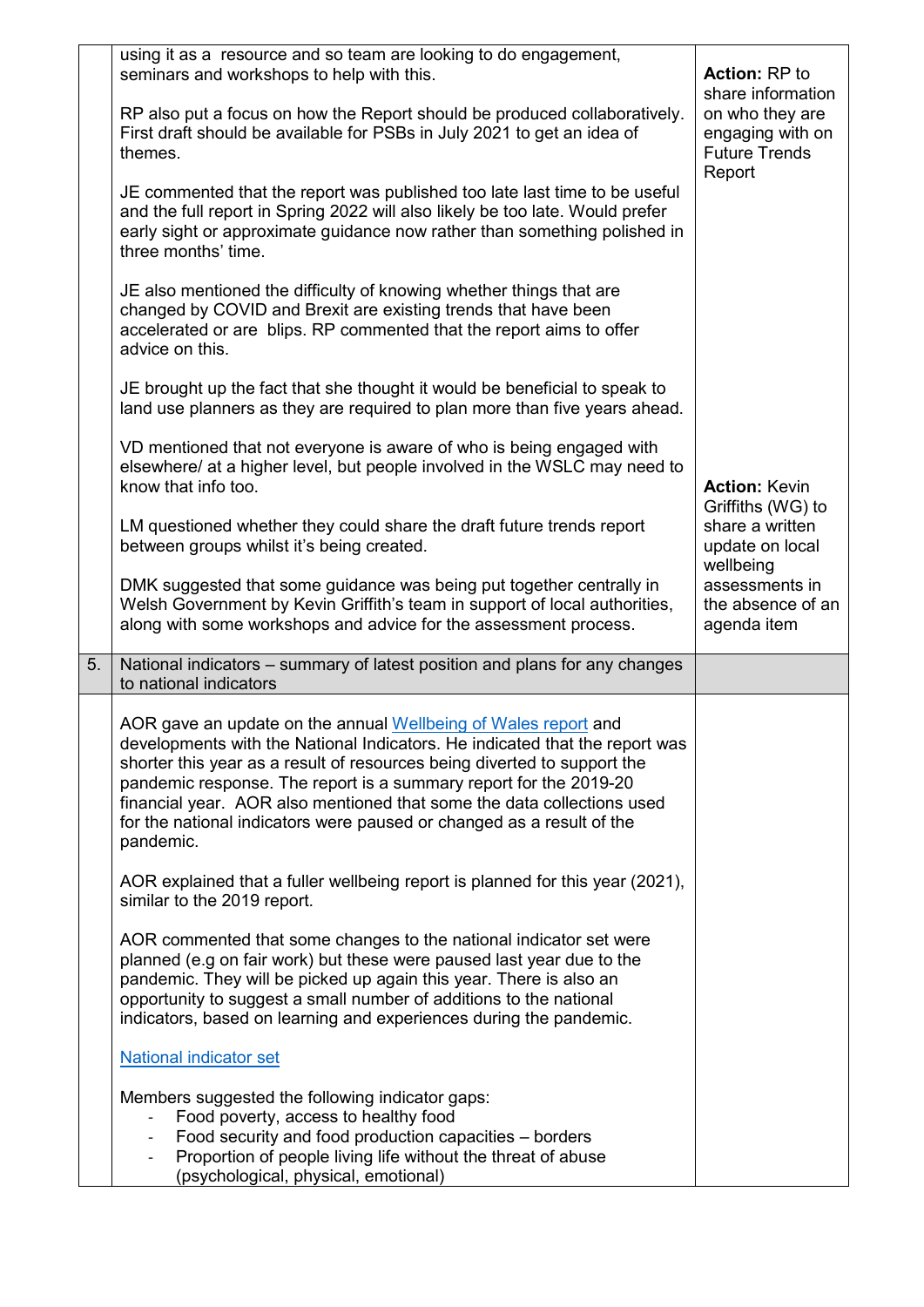| Long term illness - suicide and harmful use of alcohol<br>Children's mental health<br>Relationships or isolation/support bubbles<br>Income and resource inequality (distributional impacts)<br>$\overline{\phantom{0}}$<br>Digital inclusion<br>$\overline{\phantom{0}}$                                                                                                                                                                                                                                                    |  |
|-----------------------------------------------------------------------------------------------------------------------------------------------------------------------------------------------------------------------------------------------------------------------------------------------------------------------------------------------------------------------------------------------------------------------------------------------------------------------------------------------------------------------------|--|
| NWV asked about the possibility of replicating indicators at lower level than<br>Wales. SH explained that in some cases it is possible but it depends on<br>the indicator as it varies case by case on the underlying dataset.                                                                                                                                                                                                                                                                                              |  |
| SK enquired whether there was ever a formal WG response to the 2019<br>milestones/ NI consultation. SH stated that it was paused due to the<br>pandemic, but work is now restarting on identifying indicators to form<br>milestones.                                                                                                                                                                                                                                                                                        |  |
| JE also raised the issue of income/resource inequality (and not the same<br>as 'straightforward' or recognised measures of poverty/deprivation). SH<br>agreed that the distribution of income/inequality isn't well represented at<br>the moment and you can't always get that depth and insight form<br>averages.                                                                                                                                                                                                          |  |
| ES commented about digital deprivation and people's ability to contribute<br>to events. WP agreed that does seem to have been highlighted during the<br>pandemic. LR noted that despite the pandemic bringing this to light that we<br>still have large rural areas where sufficient broadband is still not<br>accessible. ES commented that digital deprivation could be around lack of<br>broadband, lack of digital skills, inability to afford IT equipment and lack of<br>knowledge as to how to set it up and use it. |  |
| Covid-19<br>6.                                                                                                                                                                                                                                                                                                                                                                                                                                                                                                              |  |
|                                                                                                                                                                                                                                                                                                                                                                                                                                                                                                                             |  |
| RD gave an update on Welsh Government COVID-19 statistical work. She<br>explained that the biggest development since the last meeting was the<br>vaccination rollout.                                                                                                                                                                                                                                                                                                                                                       |  |
| PHW have vaccination tab on their dashboard which is updated<br>daily with high level figures. Looking to make more breakdowns<br>available - age groups, care home residents, care and health<br>workers.                                                                                                                                                                                                                                                                                                                  |  |
| She mentioned that WG are looking to publish more information on<br>$\bullet$<br>the vaccine programme itself, including stocks of the vaccines and<br>doses.                                                                                                                                                                                                                                                                                                                                                               |  |
| RD mentioned a new weekly release of number of COVID cased<br>reported to higher education establishments in Wales<br>$\bullet$                                                                                                                                                                                                                                                                                                                                                                                             |  |
| Online survey to look at the effect of COVID on Welsh language<br>groups has been published.<br>RD mentioned the development plans for a public facing dashboard<br>bringing together the wide range of covid statistics in one place                                                                                                                                                                                                                                                                                       |  |
| (including economic and social harms).<br>SS commented that it would be useful to see vaccinations data by offer<br>and uptake                                                                                                                                                                                                                                                                                                                                                                                              |  |
| SL commented that we need to make sure we understand the roles of<br>different dashboards and that they link together well                                                                                                                                                                                                                                                                                                                                                                                                  |  |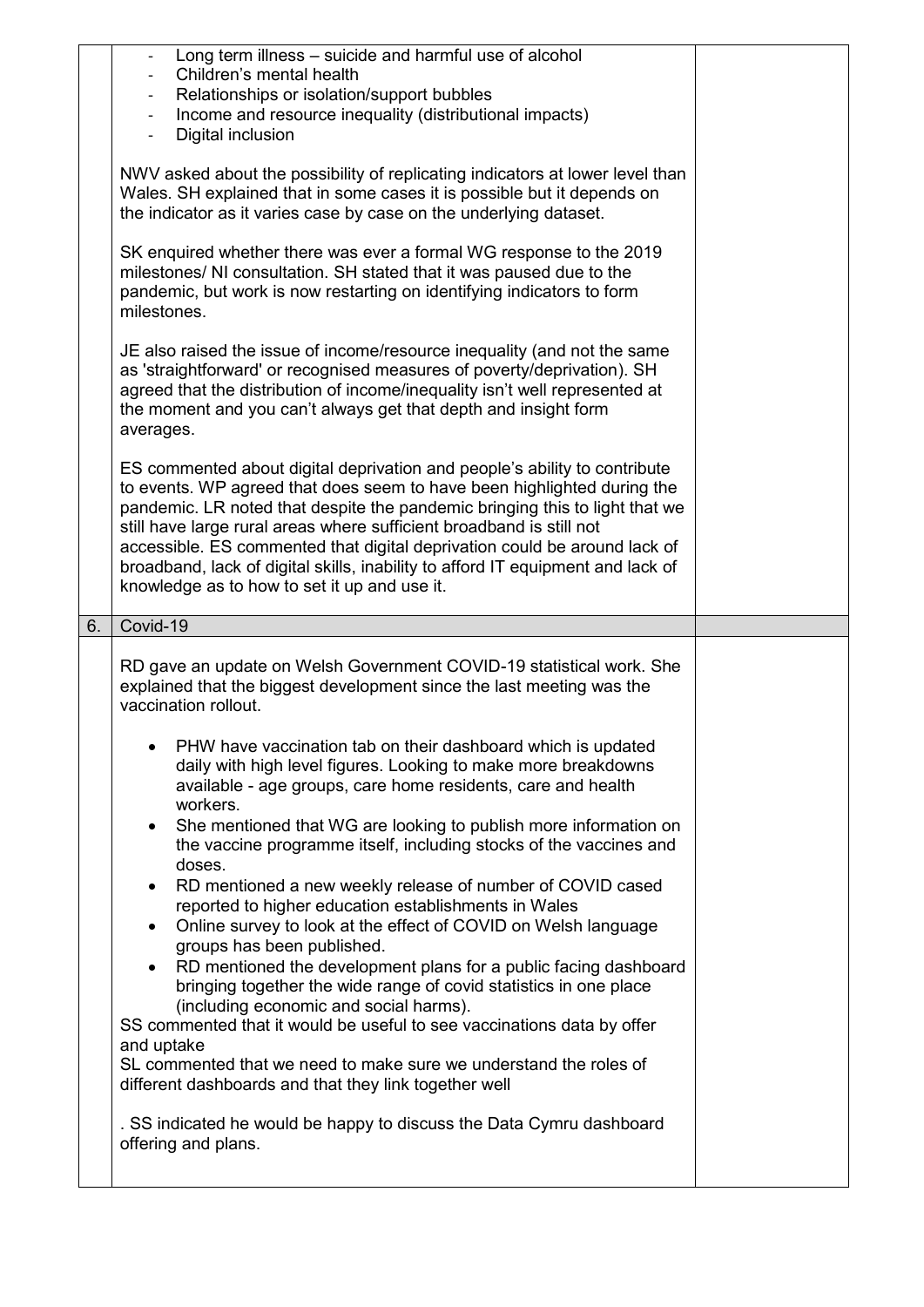|    | TW stated that a downloadable data link for reuse from the PHW<br>dashboard has proved useful re cases. Vaccinations are a new area, but<br>being able to download a complete dataset on both the priority groups and<br>lower geographies over time would be very welcome.<br>DC mentioned the work that he has been undertaking in the area of<br>prosperity/deprivation with local authorities recently. There was a lot of<br>interest in this work and a specific agenda item was suggested for the next<br>meeting.<br>SH suggested DC contact Mel Brown in the Welsh Government as she has<br>been looking at data on home/remote working. | <b>Action: DC to</b><br>present an item<br>on prosperity and<br>deprivation at the<br>next WSLC   |
|----|---------------------------------------------------------------------------------------------------------------------------------------------------------------------------------------------------------------------------------------------------------------------------------------------------------------------------------------------------------------------------------------------------------------------------------------------------------------------------------------------------------------------------------------------------------------------------------------------------------------------------------------------------|---------------------------------------------------------------------------------------------------|
| 7. | Census update                                                                                                                                                                                                                                                                                                                                                                                                                                                                                                                                                                                                                                     |                                                                                                   |
|    | NT gave an update on census plans. NT emphasised that it is digital first<br>census with a field operation to follow up non response. Non response<br>visits will be done on the doorstep with PPE and following all coronavirus<br>guidelines.                                                                                                                                                                                                                                                                                                                                                                                                   |                                                                                                   |
|    | Around 40-50% of households in Wales will receive a paper questionnaire<br>as they may be less likely to respond online. Anyone can request a paper<br>copy. ONS have upped capacity at the call centre so that people can fill it<br>out on the phone.                                                                                                                                                                                                                                                                                                                                                                                           |                                                                                                   |
|    | Census support centres – aim to provide in person support but will only be<br>doing that when it is safe to do so<br>For care homes (and other communal establishments), census officers will<br>follow the COVID 19 protocols in place.                                                                                                                                                                                                                                                                                                                                                                                                          |                                                                                                   |
|    | Aim to capture students at their term time address<br>Working on communications with universities<br>Student targeted ad campaign                                                                                                                                                                                                                                                                                                                                                                                                                                                                                                                 |                                                                                                   |
|    | Focus on the census being truly bilingual, including Welsh voice over<br>artists used and all campaign materials used. EJ commented that the<br>slogan works well in Welsh. She also expressed dissatisfaction about the<br>language of the primary address used for the questionnaire, which will be<br>in English only. NT responded that Welsh language addresses will be<br>possible for second addresses.                                                                                                                                                                                                                                    |                                                                                                   |
|    | JE asked about enumerating vacant household spaces this time round,<br>such as second homes/holiday homes. NT explained that field staff will be<br>collecting this data where possible. JE also asked about output plans for<br>this.                                                                                                                                                                                                                                                                                                                                                                                                            | <b>Action: NT to</b><br>confirm whether<br>ONS will be<br>publishing<br>statistics on             |
|    | NL noted that Scotland had delayed their census and questioned what had<br>lead ONS to decide to proceed this year. NT responded that they had<br>people out doing the COVID infection survey so drew on those<br>experiences, the high level of user need – used extensively for analysis of<br>the pandemic, they were unclear of how long the pandemic will continue<br>and how long it would have to be postponed for. And so they decided to<br>proceed due to the combination of factors                                                                                                                                                    | vacant premises<br>and holiday<br>homes                                                           |
|    | JE queried the impact of using the census to recalibrate population<br>statistics if it's measuring unusual patterns during the pandemic and not<br>true trends. NT responded that they have an extensive QA process, and<br>that methodology experts are advising on this issue.                                                                                                                                                                                                                                                                                                                                                                 | <b>Action: NT (or</b><br>ONS colleagues)<br>to discuss outputs<br>in more detail at<br>next WSLC. |